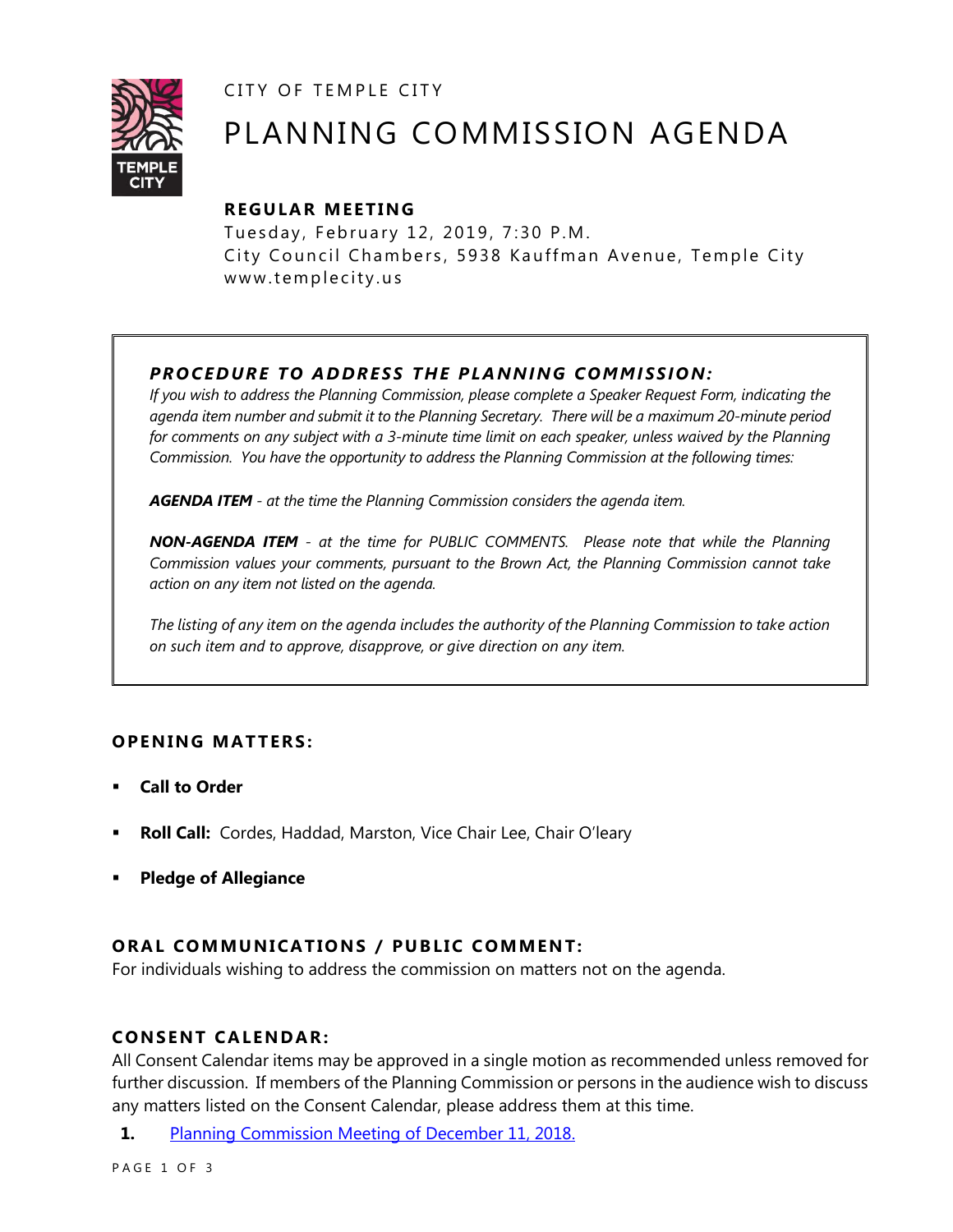### **PUBLIC HEARING:**

**2. PL 18-1649.** [A request to modify the existing conditional use permit for The Dive SKC](https://www.ci.temple-city.ca.us/DocumentCenter/View/12005/Item-1-A-Modification-of-an-approved-Conditional-use-permit-) to [provide distilled spirits. The existing conditional use permit allowed the operation of a](https://www.ci.temple-city.ca.us/DocumentCenter/View/12005/Item-1-A-Modification-of-an-approved-Conditional-use-permit-)  [restaurant to serve beer and wine and offer live entertainment.](https://www.ci.temple-city.ca.us/DocumentCenter/View/12005/Item-1-A-Modification-of-an-approved-Conditional-use-permit-)

Address: 5708 Rosemead Boulevard, Unit 100

- Recommendation: Adopt the attached Resolution finding that the project is exempt from CEQA and approving File PL 18-1649 subject to the proposed conditions of approval.
- Project Planner: Mai Thao mthao@templecity.us

#### **D ISCUSSION ITEM :**

**3.** PL 18-1297. [Parking Study for Temple City Marketplace](https://www.ci.temple-city.ca.us/DocumentCenter/View/12002/Staff-Report_PL-18-1297_02_12_2019_Temple-City-Marketplace)

| Address:         | Temple City Marketplace<br>(Northwest corner of Rosemead Boulevard and Las Tunas Drive: 8847 &<br>8905 Las Tunas Drive; 8913 Elm Avenue; and 5701-5827 Rosemead<br>Boulevard) |
|------------------|-------------------------------------------------------------------------------------------------------------------------------------------------------------------------------|
| Recommendation:  | That the Planning Commission discuss and provide input to staff and<br>the property owners regarding the parking study at Temple City<br>Marketplace.                         |
| Project Planner: | <b>Scott Reimers</b><br>sreimers@templecity.us                                                                                                                                |

## **FUTURE AGENDA ITEMS AND REPORTS:**

**4. Planning Manager's Report**

Update on current projects and future agenda items.

**5. Comments from Commissioners**

#### **ADJOU RNMENT:**